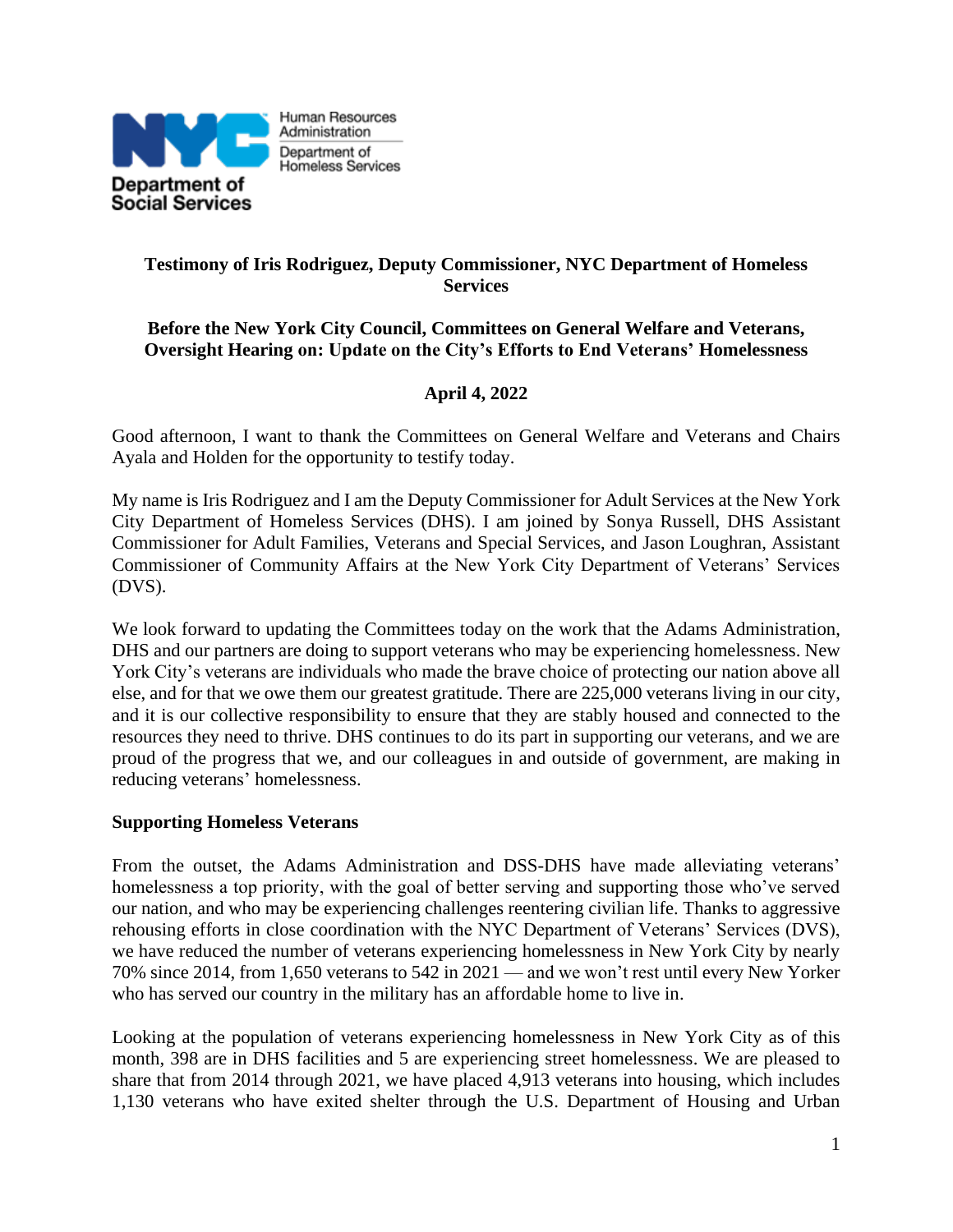Development Veterans Affairs Supportive Housing (HUD-VASH) program, which provides comprehensive case management services to vulnerable veterans as well as rental assistance. This progress can be attributed to the work of our dedicated staff, as well as our partnerships with DVS, the U.S. Department of Veterans Affairs (VA) and service providers.

DHS operates a short-term veteran residence called the Borden Avenue Veterans' Residence. The Borden Avenue residence is located in Long Island City, Queens, and it provides transitional housing to 104 veterans in the Grant Per Diem program and 71 veterans in DHS program shelter beds. The Institute for Community Living (ICL) serves as the provider and began as a VA Grant Per Diem Program, which helps fund transitional housing for veterans for up to 24 months. To address veterans' needs, Borden has a nurse practitioner and clinical staff on site to address clients' medical and mental health needs. To further support veterans, there is an Article 28 clinic next to the Borden center, where medical and dental services are provided to veterans and community members.

### **Preventing Veteran Homelessness**

As with our overall service approach, prevention is a key piece of our strategy in addressing veteran homelessness. As valuable as temporary emergency shelter can be for families and individuals with no other housing options, a shelter should not be considered a home. Building on this approach, DHS places prevention efforts are at the forefront of agency goals, with the aim of keeping vulnerable New Yorkers in stable housing environments through multiple neighborhoodbased services, several of which have been tailored to meet the needs of veterans.

To carry out this vision focused on preventive services, the Human Resources Administration (HRA) established the Homebase program, which is a community-based prevention program and serves as the first point of entry for those at risk of becoming homeless. Homebase assists individuals and families in overcoming immediate housing instability that could result in homelessness, while also helping clients develop plans for longer-term stability. Our Homebase staff across the five boroughs are available to evaluate the specific needs of clients, and offer several services to help New Yorkers secure housing stability, including: services for eviction prevention; assistance accessing public benefits; emergency rental assistance; job placement and education assistance; relocation assistance; and short term financial assistance.

Specifically, to help veterans, DHS has supported programs at the Ridgewood Bushwick Senior Citizen's Council-Homebase, which targets and supports veterans in the community who have experienced homelessness and are at risk of displacement. Through this program, our staff creates profiles for veterans who are at risk of re-entering shelter, so we can monitor their needs before the circumstances become dire. This prevention model helps us ensure veterans have the resources and support they need to remain stably housed in their neighborhoods.

Additionally, to further our preventive services approach, we are implementing our Rapid Rehousing program to support veterans who are either newly entering the shelter system or reentering it. This program model has slight variations from our standard preventive measures, as it focuses on veterans entering shelter and provides enhanced services. This program provides veterans with support for finding housing, rental assistance, moving costs and case management.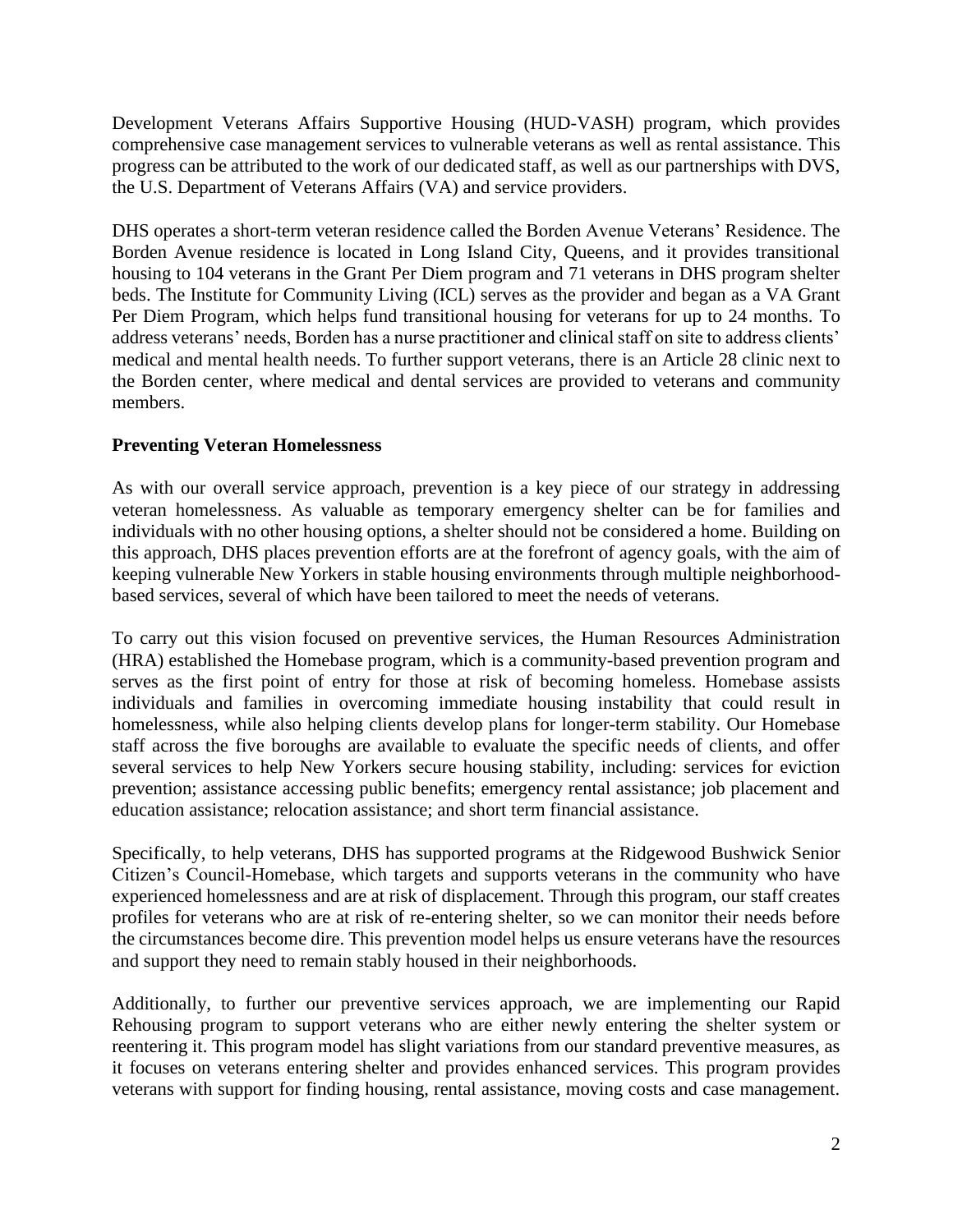The goal here is to ensure that any veteran entering shelter can be successfully placed into permanent housing as quickly as possible.

We also want to highlight efforts to prevent homelessness carried out by our sister agency, HRA, through the Homeless Prevention Administration (HPA). HPA works with DHS, the New York City Housing Authority (NYCHA) and several City agencies and organizations to prevent homelessness and help New Yorkers remain stably housed in their neighborhoods. Another important homelessness prevention resource for veterans, and for all New Yorkers across the five boroughs, is the Department of Social Services' (DSS) Office of Civil Justice (OCJ). Through OCJ, tenants at risk of eviction can access free legal representation and advice on issues related to housing eviction, harassment, disrepair and other housing related issues. As mentioned, these services are free and, importantly, available regardless of immigration status.

Pivoting to street outreach, DHS is committed to supporting unsheltered veterans and we are proud of the progress we are making on this front. Due to the efforts of our staff and network of providers, we have reduced veteran street homelessness to 5 individuals. While these numbers are encouraging, our work to reduce the unsheltered veteran population continues each day. We continue to partner with the VA on our street outreach and leverage their coordinated medical services to help individuals on the street. As we have previously reported to the Council, relationship building is the linchpin of our street outreach efforts, and we are proud of our outreach staff who engage our veterans with patience, care and compassion as we work to stabilize them and bring them indoors.

#### **Housing Permanency for Veterans**

Securing and maintaining housing permanency for our city's veterans is a top priority for the Adams Administration. We are committed to finding permanent housing for the veterans who are currently in our system and ensuring they have the tools and support to exit our system and remain stably housed moving forward. In 2021, we helped place 341 veterans into a subsidized or unsubsidized placement, and our work continues.

There are several programs available to help veterans experiencing homelessness, or at risk of experiencing homelessness, to secure permanent housing. I would like to briefly walk the committee through these programs, starting with the HUD-VASH program mentioned earlier.

Under the HUD-VASH program, eligible low-income veterans receive a Section 8 voucher as well as case management and supportive services from the VA and community-based outreach clinics, with the goal being to place veterans in long term housing. Veterans are connected to the HUD-VASH program by having service providers refer clients to DHS's VSU, which in turn refers veterans to a VA medical center, where individuals are assessed for eligibility. Once deemed eligible, the housing vouchers are administered by the New York City Housing Authority (NYCHA) and NYC Housing Preservation and Development (HPD) to help veterans access public, subsidized and private market housing. This program partnership has proven successful and continues to help veterans experiencing homelessness in our city locate stable, permanent housing.